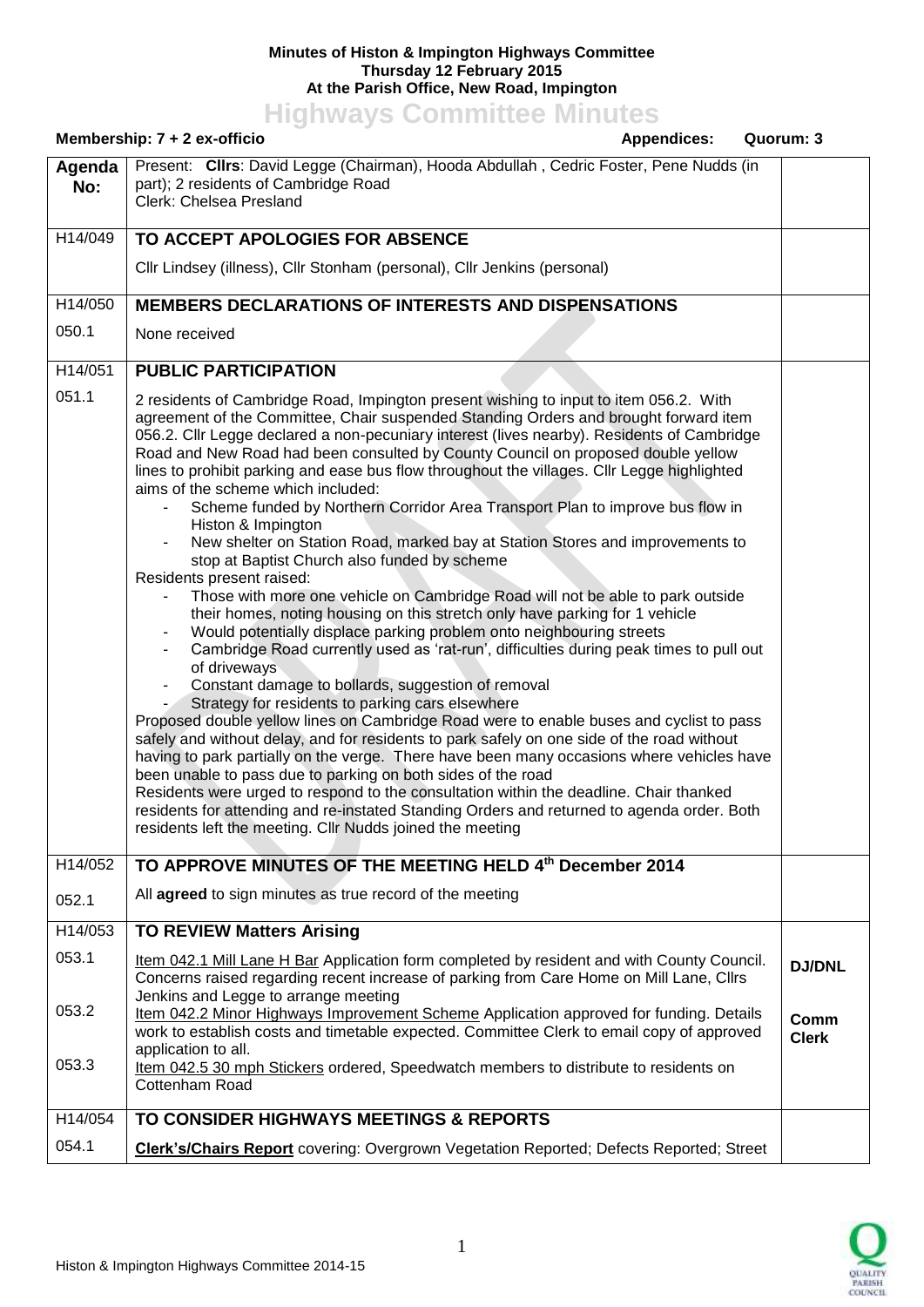| 054.2   | Light/Signage Update; Notices; CCC Updates; Village Green Street Lighting; Chairs Update.<br>(Appx 1) provided to all and accepted<br>Additional discussion on:<br>Street Lighting The Green - notes of meeting held 16 December provided to all. Street<br>Lighting Burgoynes Road/Milton Road with Cllr Jenkins. Cycle stands - quotes for<br>installation requested from County Council. Once received follow up letter to be sent to all<br>shops and businesses leaflet dropped<br>Walkabout Report update spreadsheet forwarded to all. Overgrowth letter legal implication<br>if sent from Parish Council to be explored. Overgrown vegetation can now be reported on |                                        |
|---------|------------------------------------------------------------------------------------------------------------------------------------------------------------------------------------------------------------------------------------------------------------------------------------------------------------------------------------------------------------------------------------------------------------------------------------------------------------------------------------------------------------------------------------------------------------------------------------------------------------------------------------------------------------------------------|----------------------------------------|
|         | online                                                                                                                                                                                                                                                                                                                                                                                                                                                                                                                                                                                                                                                                       |                                        |
| H14/055 | <b>CONSULTATIONS</b>                                                                                                                                                                                                                                                                                                                                                                                                                                                                                                                                                                                                                                                         |                                        |
| 055.1   | <b>Highways Agency - Draft A14 Cambridge to Huntingdon Improvement Scheme</b>                                                                                                                                                                                                                                                                                                                                                                                                                                                                                                                                                                                                |                                        |
|         | <b>Development Consent Order</b><br>Notice of acceptance of an application for a Development Consent Order for the A14<br>Cambridge to Huntingdon improvement scheme<br>Representations to be received by Thursday 12 March 2015. Committee Clerk to arrange<br>meeting with A14 Working Party to gather input. Cllr Legge and Committee Clerk to collate<br>comments and submit within deadline                                                                                                                                                                                                                                                                             | DNL/<br>Comm<br><b>Clerk</b>           |
| H14/056 | <b>Update of Active Scheme</b>                                                                                                                                                                                                                                                                                                                                                                                                                                                                                                                                                                                                                                               |                                        |
| 056.1   | StAC Junction Detailed drawings and costings received from Karen Lunn covering both<br>Phase 1 and 2. Letter outlining details of phase 1 (widening of footpath outside StAC)<br>delivered to all nearby residents. No formal consultation required from County Council for<br>this scheme. Phase 2, widening of footpath School Hill, tactile paving crossing to island and<br>resurfacing of road on 'Wish List'                                                                                                                                                                                                                                                           |                                        |
| 056.2   | New Road, Station Road, Cambridge Road Reduce Bus Delays Scheme - funding details<br>and lining proposed received. See Public Participation, item 051.1                                                                                                                                                                                                                                                                                                                                                                                                                                                                                                                      |                                        |
| 056.3   | Station Road/High Street junction (The Green Improvments) Pedestrian Improvements. Cllr<br>Legge to request updated plan showing accurate pathways adjacent to layby on The Green.<br>Noting permission from Secretary of State is not required, Committee Clerk to ask Karen<br>Lunn if tactile pavement on crossing opposite Rose & Crown can be added within the<br>scheme. Build-up of water on crossing near Co-Op still present, Committee Clerk to report to<br>Karen Lunn                                                                                                                                                                                            | <b>DNL</b><br>Comm<br><b>Clerk</b>     |
| 056.4   | 20mph Village Scheme Draft article for Newsletter provided by Cllr Legge for input.<br>Formation of 20 mph Working Group to be an item on next Highways agenda. Committee<br>Clerk to investigate opportunities for attendance at upcoming seminar at a cost up to £225.<br>CIIr Foster expressed interest in attending                                                                                                                                                                                                                                                                                                                                                      | Next<br>agenda<br>Comm<br><b>Clerk</b> |
| H14/057 | <b>OTHER CORRESPONDENCE &amp; HIGHWAYS MATTERS</b>                                                                                                                                                                                                                                                                                                                                                                                                                                                                                                                                                                                                                           |                                        |
| 057.1   | Budget Request 2015-16 (Precept Meeting held 28 January 2015). Drawing up a Committee<br>Activity Calendar, agreed to delegate to Chair and Committee Clerk to draft programme                                                                                                                                                                                                                                                                                                                                                                                                                                                                                               | DNL/<br>Comm                           |
| 057.2   | Cambridge 100 Charity Cycle Ride starting and finishing at IVC. Cllr Nudds declared a non-<br>pecuniary interest (lives nearby) and reported event last year had no impact on New Road,<br>Burgoynes Road/Milton Road, very well marshalled. Discussion followed on need for best<br>practice during village events with large numbers of parking required, agreed to invite Cllrs<br>Davies, Stonham, Legge and David Jenkins to an informal meeting to discuss a template.<br>Committee Clerk to send a doodle to confirm best date                                                                                                                                        | <b>Clerk</b><br>Comm<br><b>Clerk</b>   |
| 057.3   | <b>Residents Matters</b><br>Potholes - Park Lane, Milton Road, Station Road, Orchard Road reported to County Council<br>The Dole, Roselea, Homefield - programmed for a surface treatment, dates not yet received<br>Water main renewal Milton Road - details received from County Council. Work to begin in<br>March and last up to 5 weeks<br>Burgoynes Road/Milton Road - non-existent white lines, email to be sent Karen Lunn to<br>review the condition of road prior to re-lining                                                                                                                                                                                     |                                        |